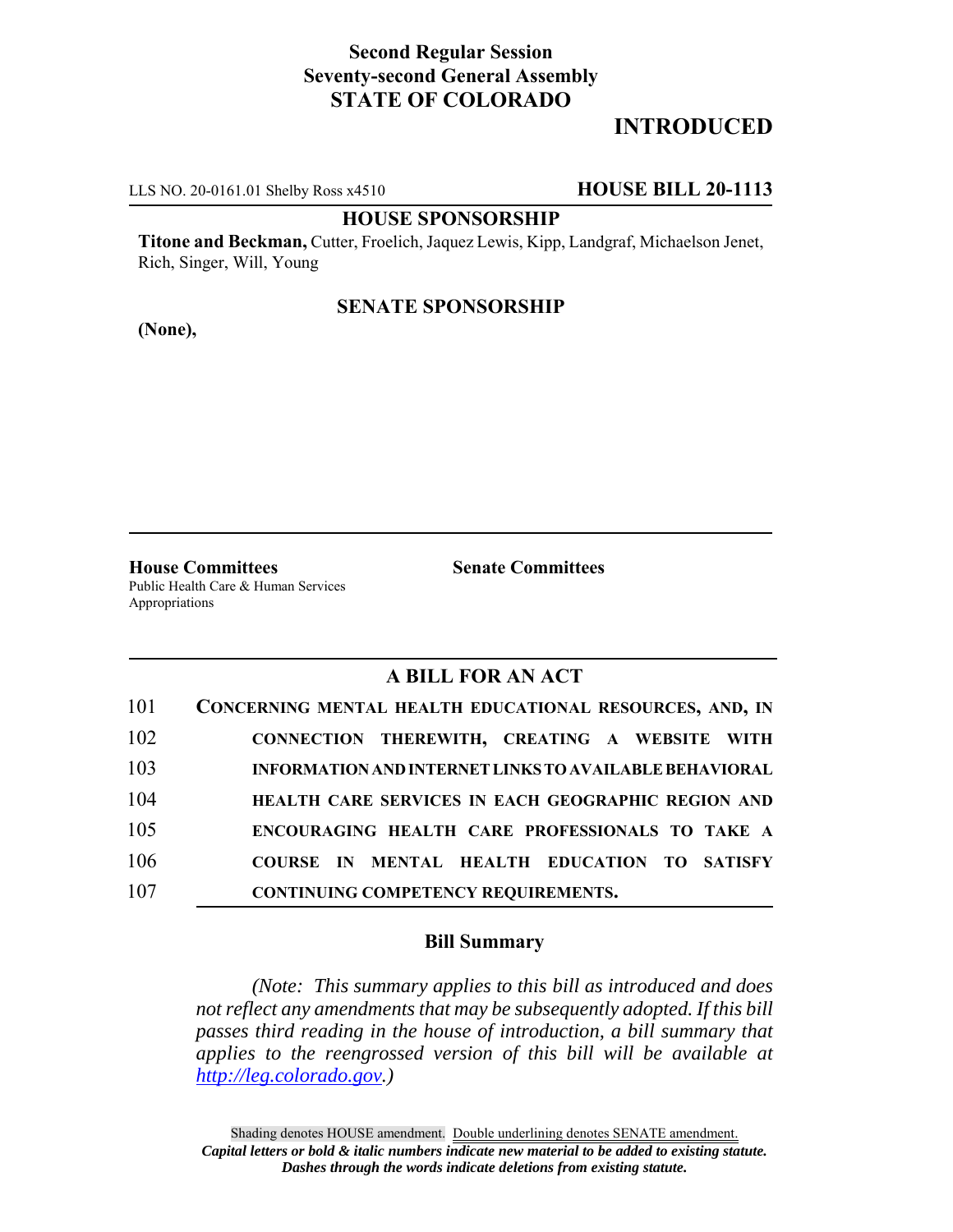No later than July 1, 2020, the department of human services (department), with assistance from other departments and organizations, shall create and maintain a website that provides internet links to relevant information and resources available to individuals seeking behavioral health care services. The website must include information about the Colorado SEE ME campaign and the national suicide prevention hotline, demographic-specific information about behavioral health care providers available in each geographic region, internet links to each behavioral health care provider's website, and internet links to skilled nursing facilities available in each geographic region.

No later than April 1, 2021, the department shall issue a request for proposal to contract with an organization to develop and distribute community- and demographic-specific targeted messaging related to the website. The messaging must be distributed no later than January 1, 2022.

The bill allows a health care professional who is required to complete continuing competency requirements to take a course in mental health education to satisfy the continuing competency requirements.

| $\mathbf{1}$    | Be it enacted by the General Assembly of the State of Colorado:         |
|-----------------|-------------------------------------------------------------------------|
| 2               | <b>SECTION 1.</b> In Colorado Revised Statutes, add article 71 to title |
| 3               | 27 as follows:                                                          |
| $\overline{4}$  | <b>ARTICLE 71</b>                                                       |
| 5               | <b>Mental Health Education and Suicide Prevention Resources</b>         |
| 6               | 27-71-101. Definitions. AS USED IN THIS ARTICLE 71, UNLESS THE          |
| $7\phantom{.0}$ | <b>CONTEXT OTHERWISE REQUIRES:</b>                                      |
| 8               | (1) "BEHAVIORAL HEALTH" HAS THE SAME MEANING AS SET FORTH               |
| 9               | IN SECTION 27-60-100.3 (1).                                             |
| 10              | (2) "STATE DEPARTMENT" MEANS THE STATE DEPARTMENT OF                    |
| 11              | HUMAN SERVICES CREATED PURSUANT TO SECTION 26-1-105.                    |
| 12              | 27-71-102. Mental health education and suicide prevention               |
| 13              | <b>resources - website created.</b> (1) NO LATER THAN JULY 1, 2020, THE |
| 14              | STATE DEPARTMENT, WITH ASSISTANCE FROM THE DEPARTMENT OF                |
| 15              | HEALTH CARE POLICY AND FINANCING, THE DEPARTMENT OF PUBLIC              |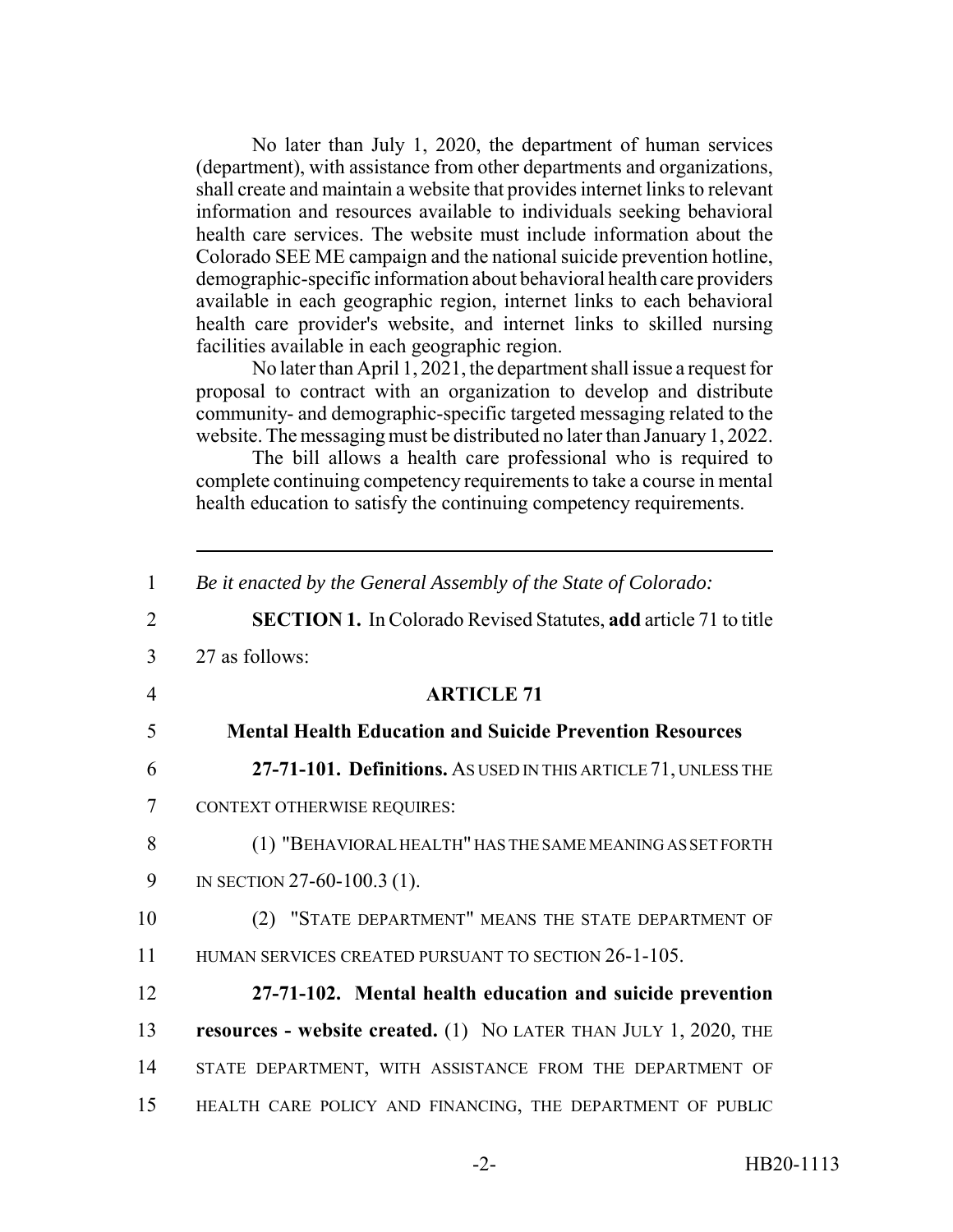HEALTH AND ENVIRONMENT, THE SUICIDE PREVENTION COMMISSION CREATED PURSUANT TO SECTION 25-1.5-111, AND A STATEWIDE ORGANIZATION REPRESENTING A NETWORK OF COMMUNITY BEHAVIORAL HEALTH PROVIDERS, SHALL CREATE AND MAINTAIN A WEBSITE THAT PROVIDES INTERNET LINKS TO RELEVANT INFORMATION AND RESOURCES AVAILABLE FOR INDIVIDUALS SEEKING BEHAVIORAL HEALTH CARE SERVICES.

8 (2) THE WEBSITE CREATED PURSUANT TO SUBSECTION (1) OF THIS SECTION MUST INCLUDE INFORMATION ABOUT AVAILABLE BEHAVIORAL HEALTH CARE RESOURCES, INCLUDING BUT NOT LIMITED TO:

 (a) INFORMATION ABOUT THE COLORADO SEE ME CAMPAIGN, WHICH ADDRESSES THE STIGMA ASSOCIATED WITH SEEKING BEHAVIORAL HEALTH OR SUBSTANCE USE DISORDER SUPPORT;

 (b) INFORMATION ABOUT THE NATIONAL SUICIDE PREVENTION LIFELINE;

 (c) DEMOGRAPHIC-SPECIFIC INFORMATION ABOUT BEHAVIORAL HEALTH CARE PROVIDERS AVAILABLE IN EACH GEOGRAPHIC REGION, INCLUDING BUT NOT LIMITED TO:

 (I) CATEGORIES OF BEHAVIORAL HEALTH CARE SPECIALTIES AVAILABLE; AND

**(II)** THE PAYOR TYPE ACCEPTED BY EACH BEHAVIORAL HEALTH CARE PROVIDER;

 (d) INTERNET LINKS TO EACH BEHAVIORAL HEALTH CARE PROVIDER'S WEBSITE; AND

 (e) INTERNET LINKS TO SKILLED NURSING FACILITIES AVAILABLE IN EACH GEOGRAPHIC REGION.

(3) ANY PRIVATE OR PUBLIC ORGANIZATION OR INDIVIDUAL MAY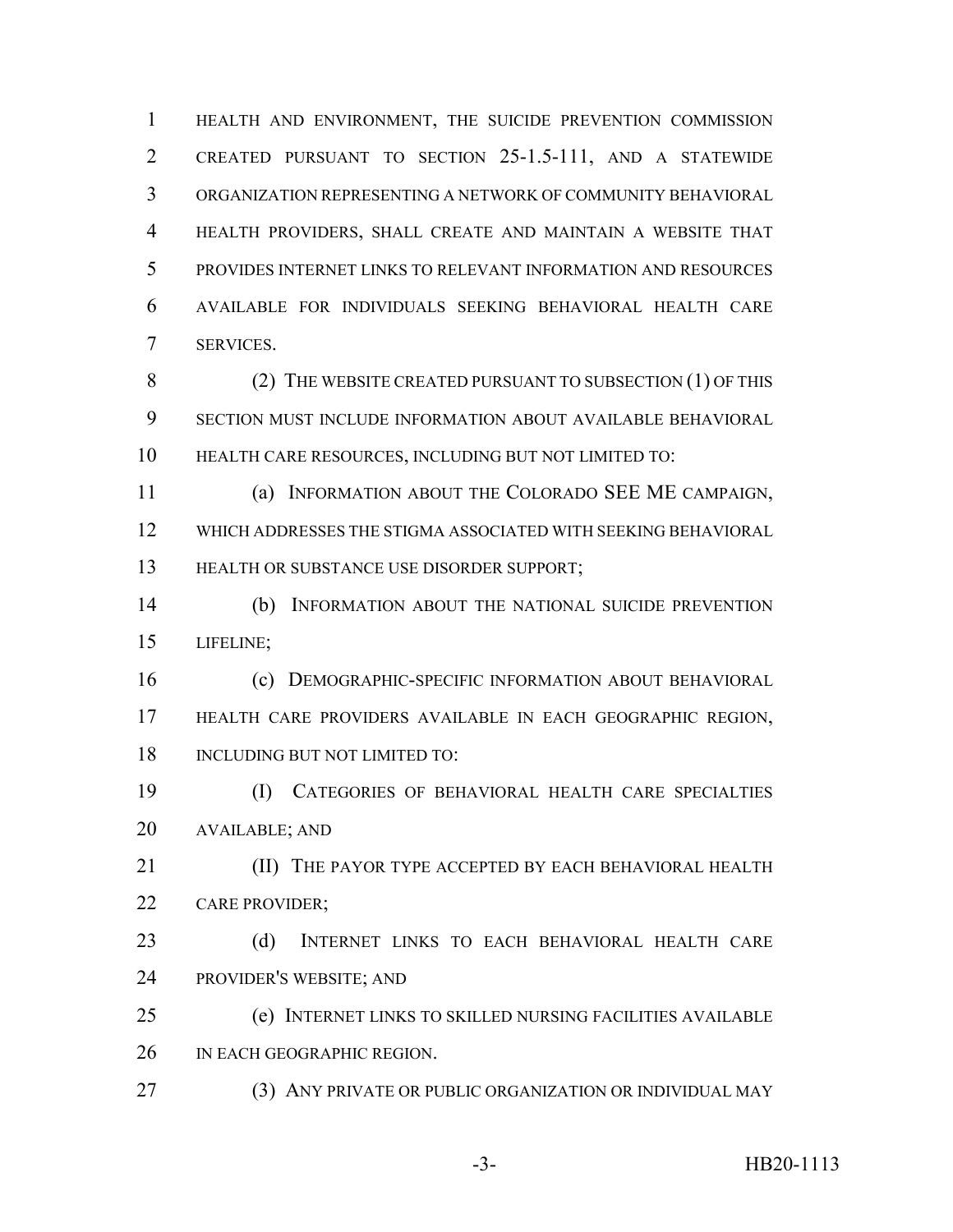REQUEST TO BE ADDED TO THE WEBSITE CREATED PURSUANT TO SUBSECTION (1) OF THIS SECTION. IN DOING SO, THE ORGANIZATION OR INDIVIDUAL MUST PROVIDE THE STATE DEPARTMENT WITH AN INTERNET LINK TO THE ORGANIZATION'S OR INDIVIDUAL'S WEBSITE, ALONG WITH ANY RELEVANT INFORMATION ABOUT THE ORGANIZATION OR INDIVIDUAL, INCLUDING A LIST OF BEHAVIORAL HEALTH CARE SERVICES THE ORGANIZATION OR INDIVIDUAL OFFERS.

8 (4) THE STATE DEPARTMENT MAY SOLICIT, ACCEPT, AND EXPEND ANY GIFTS, GRANTS, OR DONATIONS FROM PRIVATE OR PUBLIC SOURCES TO 10 IMPLEMENT THE PROVISIONS OF THIS SECTION.

 **27-71-103. Request for proposal - community-specific targeted messaging.** (1) NO LATER THAN APRIL 1, 2021, THE STATE DEPARTMENT SHALL ISSUE A REQUEST FOR PROPOSAL TO CONTRACT WITH AN ORGANIZATION TO DEVELOP AND DISTRIBUTE COMMUNITY- AND DEMOGRAPHIC-SPECIFIC TARGETED MESSAGING RELATED TO THE WEBSITE 16 CREATED PURSUANT TO SECTION 27-71-102.

 (2) THE MESSAGING DESCRIBED IN SUBSECTION (1) OF THIS SECTION MUST BE DISTRIBUTED NO LATER THAN JANUARY 1, 2022.

 **SECTION 2.** In Colorado Revised Statutes, **add** 12-30-115 as follows:

 **12-30-115. Demonstrated competency - health care professionals.** (1) NOTWITHSTANDING ANY OTHER PROVISION OF THIS 23 TITLE 12, IF A HEALTH CARE PROFESSIONAL IS REQUIRED TO COMPLETE A 24 CONTINUING COMPETENCY OR CONTINUING EDUCATION REQUIREMENT AS 25 A CONDITION OF RENEWING, REACTIVATING, OR REINSTATING THE HEALTH CARE PROFESSIONAL'S LICENSE, THE HEALTH CARE PROFESSIONAL MAY TAKE A COURSE IN MENTAL HEALTH EDUCATION TO SATISFY THE